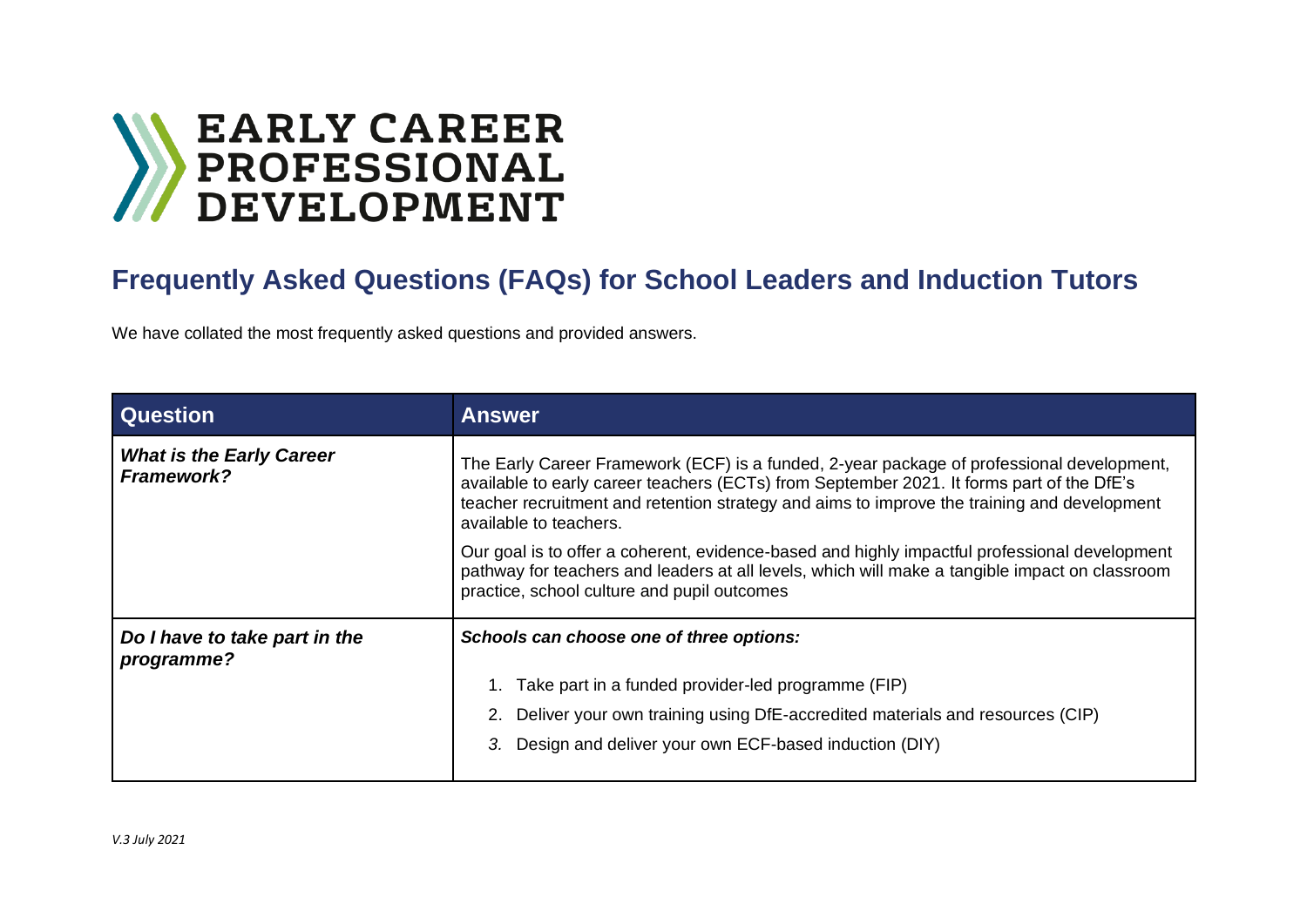|                                                                                                           | Most schools are expected to opt for a funded provider-led programme (FIP).                                                                                                                                                                                                                                                                                                                   |
|-----------------------------------------------------------------------------------------------------------|-----------------------------------------------------------------------------------------------------------------------------------------------------------------------------------------------------------------------------------------------------------------------------------------------------------------------------------------------------------------------------------------------|
| Can the school take a different<br>approach to their local Teaching<br><b>School Hub?</b>                 | There are a range of programmes on offer. Schools will be able to review the support that is<br>available in their local area and then decide who they wish to work with. This could be either a<br>Lead Provider who is operating within their local area, a local delivery partner or their local<br>Teaching School Hub, but we expect most schools to use their local Teacher School Hub. |
| Can the school take part if they are<br>not employing any ECT's                                           | The programme is designed for mentors to provide 1:1 support to their ECTs and therefore we<br>are unable to accept schools onto the programme where they are not recruiting an ECT.                                                                                                                                                                                                          |
| What is the funded provider-led<br>programme, also known as the Full<br><b>Induction Programme (FIP)?</b> | Schools can choose to work with a provider who has been accredited by the DfE and who will<br>design and deliver a programme of face-to-face and online training to early career teachers and<br>their mentors. We are working in partnership with our national network of school Delivery<br>Partners to lead the programme locally.                                                         |
| Who is eligible to register for a FIP?                                                                    | All state-funded schools are eligible to take part in the programme with the exception of:<br>Independent School,<br>Higher education institution,<br>Secure units,<br>Institution funded by other government department,<br>Service children's education,<br>British schools overseas,<br>Offshore schools,<br>Other independent special school<br>Welsh establishments.                     |
| Can Independent schools who<br>receive state funding register for the<br>FIP?                             | State-funded independent schools are eligible to take part in the programme. This covers:<br>Non-maintained special schools<br>Independent schools who have been "Section 41" approved                                                                                                                                                                                                        |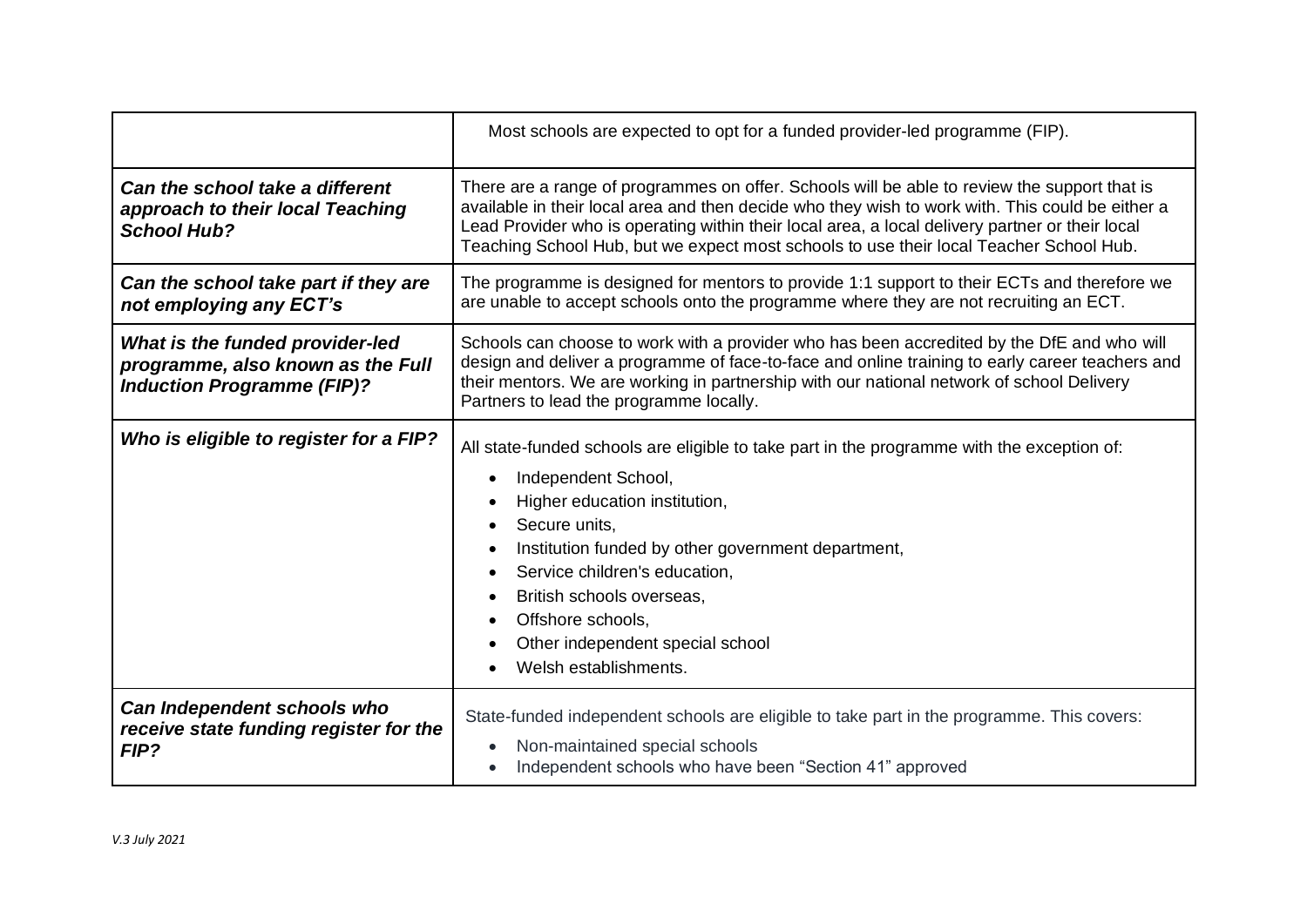| Can in-eligible schools pay to take<br>part in the programme? | In line with other Lead Providers we will be unable to support schools in September 2021 who<br>are not eligible to take part. We are considering whether this will be possible from September<br>2022                                                                                                                                                                                                                                                                                                                                                                                                        |
|---------------------------------------------------------------|---------------------------------------------------------------------------------------------------------------------------------------------------------------------------------------------------------------------------------------------------------------------------------------------------------------------------------------------------------------------------------------------------------------------------------------------------------------------------------------------------------------------------------------------------------------------------------------------------------------|
| Is the FIP fully-funded?                                      | This is a DfE funded programme and by agreeing to take part schools will receive:<br>Funding for an additional 5% off timetable for ECTs in their second year<br>Funding for mentors to spend with early career teachers in the second year of induction -<br>this is based on 20 hours of mentoring across the academic year                                                                                                                                                                                                                                                                                 |
|                                                               | An additional 36 hours of backfill time for mentors of early career teachers to spend on<br>their own training<br>Further information can be found here: https://www.gov.uk/government/publications/early-<br>career-framework-reforms-overview/early-career-framework-reforms-overview                                                                                                                                                                                                                                                                                                                       |
| How will the school receive<br>payment?                       | The funding amount is calculated by taking the average salary of mentors and early career<br>teachers, split by region.<br>This data will be collected through the school workforce census to ensure there is minimal<br>administrative burden for schools. State schools undertaking statutory induction will receive a<br>single payment for their early career teachers and mentors in the summer of the second year of<br>induction.                                                                                                                                                                      |
| How do I register my ECT's to take<br>part in the FIP?        | All schools need to register both through our landing page -<br>https://www.educationdevelopmenttrust.com/ecf and through the DfEs digital service. All<br>schools should have been sent an email inviting them to register on the service by the DfE, but<br>any school can use this link to resend the email if it has been lost, or if the link has expired -<br>https://manage-training-for-early-career-teachers.education.gov.uk/. Any school that is having a<br>problem with this service should contact the DfE's digital team via continuing-professional-<br>development@digital.education.gov.uk. |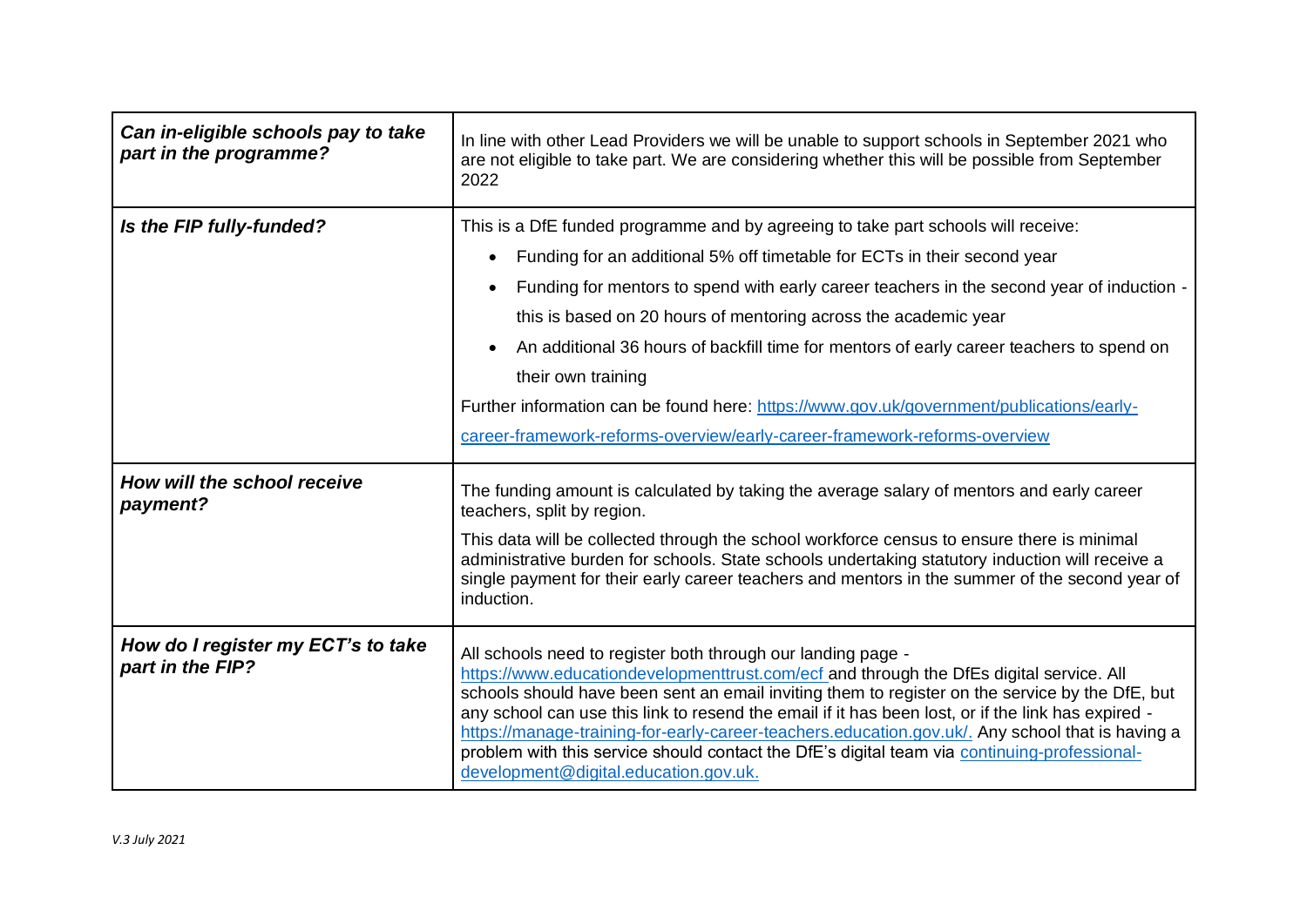| Can we transfer participants from<br>one lead providers ERO programme<br>to another for year 2?                                     | The expectation is that all ECTs complete the ERO programme however, if schools wish for<br>their ERO participants to change Lead Providers, the Lead Provider taking on a new school for<br>the 2nd year of ERO will need to ensure that this is possible and get approval from the<br>Department for the school and the participants to transfer.                              |
|-------------------------------------------------------------------------------------------------------------------------------------|----------------------------------------------------------------------------------------------------------------------------------------------------------------------------------------------------------------------------------------------------------------------------------------------------------------------------------------------------------------------------------|
| Can I register an ECT who is about<br>to start their second year of<br><i>induction</i>                                             | The programme is only available to ECTs who are starting their induction from September 2021.<br>The optional, additional 5% funding available to schools for ECTs starting their second year is to<br>reflect the fact that their ITT was curtailed and their 1 <sup>st</sup> year of teaching has also been unusual<br>and is for schools to provide any extra support needed. |
| Can I register more than one<br><b>Induction Tutor on the DfE online</b><br>service?                                                | Whilst schools can have multiple induction tutors, all ECTs must have one single induction tutor<br>to report to and this individual will receive all communications from the DfE.                                                                                                                                                                                               |
| Can I register an ECT on the DfE<br>digital service without a TRN?                                                                  | The DfE's online service is being designed to allow early career teachers and mentors to be<br>provisionally set up without a validated Teacher Reference Number, to cover scenarios where<br>TRNs have not been allocated yet. Early career teachers and mentors will be prompted to<br>provide a validated Teacher Reference Number at a later stage.                          |
| My ECT has qualified as a teacher<br>through a different route and does<br>not have a TRN. Are they still<br>eligible to take part? | Only those with QTS status are eligible to receive a TRN and can take part in the FIP. QTLS<br>teachers are only eligible for the CIP.                                                                                                                                                                                                                                           |
| <b>Can I change Lead Provider?</b>                                                                                                  | Where a school does decide to change Lead Provider part-way through an early career<br>teacher's induction period, we will work with your previous provider to make arrangements to<br>accommodate the early career teacher.                                                                                                                                                     |
| What does the programme with Education Development Trust consist of - Materials and Delivery                                        |                                                                                                                                                                                                                                                                                                                                                                                  |
|                                                                                                                                     | Education Development Trust are working in partnership with a national network of Delivery Partners and have developed a blended                                                                                                                                                                                                                                                 |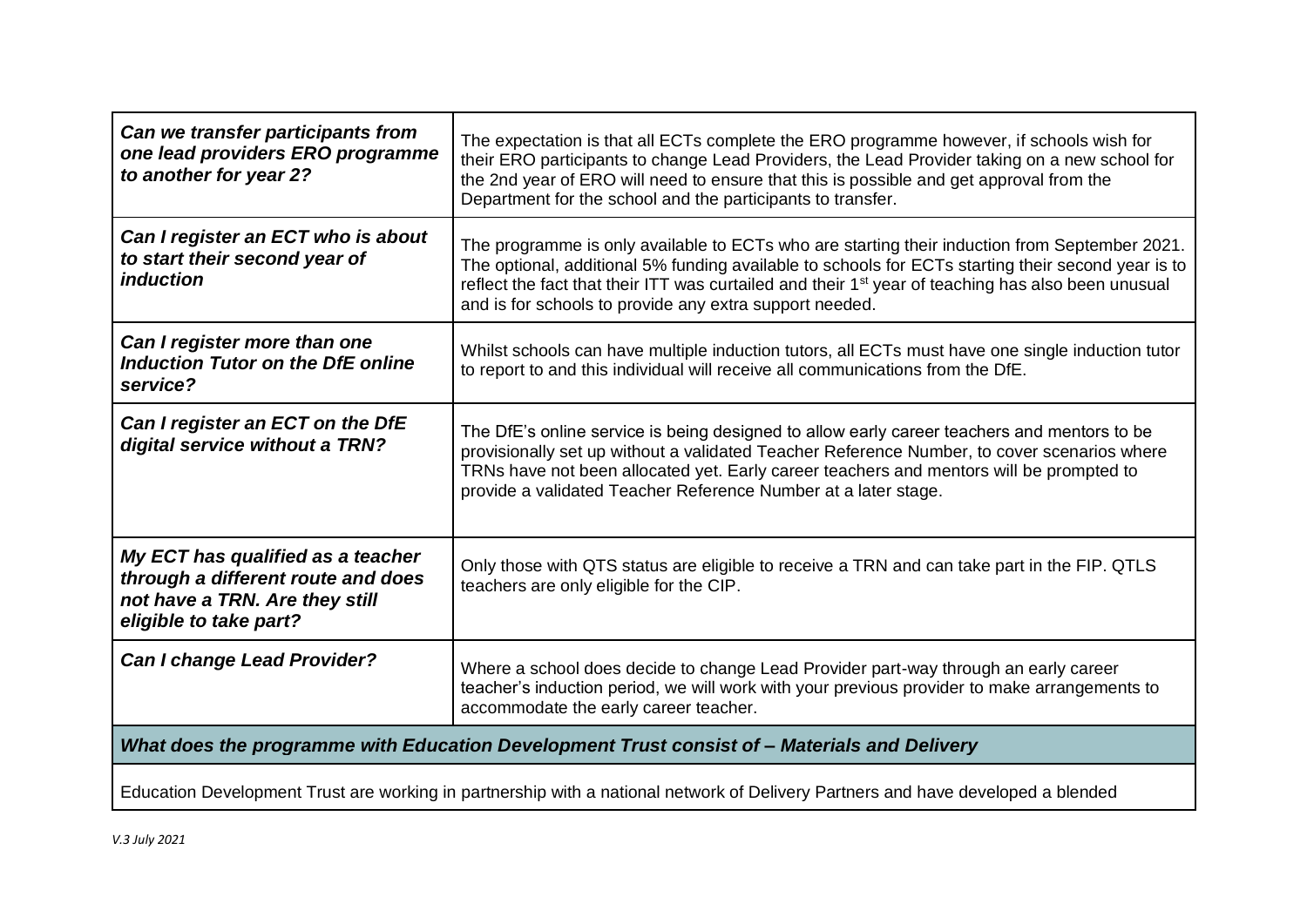programme in collaboration with specialist organisations such as Sheffield Hallam University, The Bell Foundation and IRIS connect.

Both early career teachers and mentors will have access to high quality materials based on current research, via an online platform. They will also be invited to both larger regional events and smaller local group sessions for face-to-face training. Time is also allocated for 1:1 meetings.

| How long is the programme?                                                     | Each cohort, beginning in September each year, will remain on the programme for 2 years.                                                                                                                                                                                                                                                                                                                                                                                                                                                                                                                                                                                                                                    |
|--------------------------------------------------------------------------------|-----------------------------------------------------------------------------------------------------------------------------------------------------------------------------------------------------------------------------------------------------------------------------------------------------------------------------------------------------------------------------------------------------------------------------------------------------------------------------------------------------------------------------------------------------------------------------------------------------------------------------------------------------------------------------------------------------------------------------|
| Is this part of an early career teachers<br>Assessment?                        | The DfE have been clear that, whilst all ECT's should be offered an ECF based induction, the<br>Early Career Professional Development Programme should not be used as part of the<br>assessment process.                                                                                                                                                                                                                                                                                                                                                                                                                                                                                                                    |
| How much time will mentors need to<br>spend on the programme?                  | The mentoring programme will ensure that each mentor is confident with their knowledge of the<br>Early Career Framework and develops their knowledge and skills in mentoring so that the ECTs<br>they work with get the very best from the programme. These highly skilled mentors will become<br>the primary source of support and challenge to ECTs.<br>One-day event regional event.<br>One-hour webinars to introduce and explore the focus for each half term.<br>Four face-to-face sessions to develop knowledge and skills in mentoring, aligned to<br>the Mentor Standards with input from specialist organisations.<br>Regular peer-coaching sessions to discuss progress and challenges with a 'buddy'<br>mentor. |
| How much time will early career<br>teachers need to spend on the<br>programme? | We will provide time and space for ECTs to reflect on and challenge their own practice, centred<br>around mentoring, face-to-face sessions and self-study activities.                                                                                                                                                                                                                                                                                                                                                                                                                                                                                                                                                       |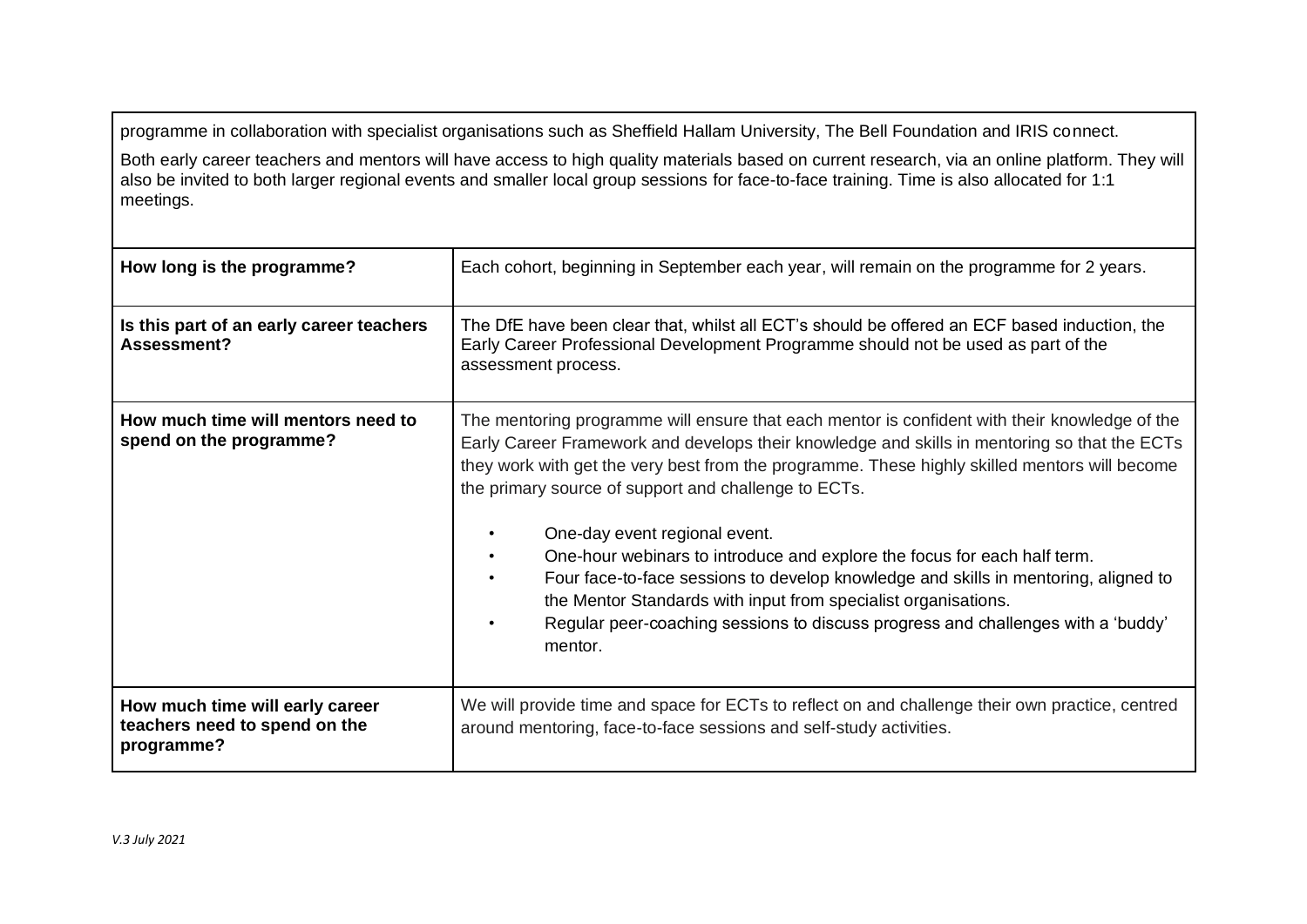|                                                                                        | Each of these activities will provide opportunities to learn from research on effective teaching<br>practice, try out and reflect on ideas in the classroom, and plan future learning.<br>The programme includes:<br>One-day regional event<br>Regular webinars to provide opportunities for reflection and discussion.<br>Regular mentor sessions exploring content with a focus on learning, practicing and<br>reflecting.<br>Carefully timed self-study on each of the ECF concepts.<br>Four face-to-face sessions with expert input from specialist organisations exploring<br>effective classroom practice across settings, phases and specialisms. |
|----------------------------------------------------------------------------------------|----------------------------------------------------------------------------------------------------------------------------------------------------------------------------------------------------------------------------------------------------------------------------------------------------------------------------------------------------------------------------------------------------------------------------------------------------------------------------------------------------------------------------------------------------------------------------------------------------------------------------------------------------------|
| Who will be delivering the face-to-face                                                | Whilst all the facilitators will be trained by Education Development Trust they will be recruited                                                                                                                                                                                                                                                                                                                                                                                                                                                                                                                                                        |
| training?                                                                              | and quality assured by your local Delivery Partner.                                                                                                                                                                                                                                                                                                                                                                                                                                                                                                                                                                                                      |
| What do the early career teachers and<br>mentors cover in the self-study<br>materials? | Both ECTs and mentors work through a sequence of material called Blocks which are<br>accredited by the DfE and endorsed by the Education Endowment Foundation. They will cover<br>areas such as:<br>behaviour management<br>pedagogy<br>curriculum<br>assessment<br>professional behaviours<br>Each Block is released at the start of every half-term via an online platform which schools, ECTs<br>and Mentors will all have access to.                                                                                                                                                                                                                 |
| How do mentors and early career                                                        | We recommend that they aim to complete one Block per half term. Following this schedule will                                                                                                                                                                                                                                                                                                                                                                                                                                                                                                                                                             |
| teachers work through each Block?                                                      | enable them to complete all 6 Blocks for the academic year by the end of summer term.                                                                                                                                                                                                                                                                                                                                                                                                                                                                                                                                                                    |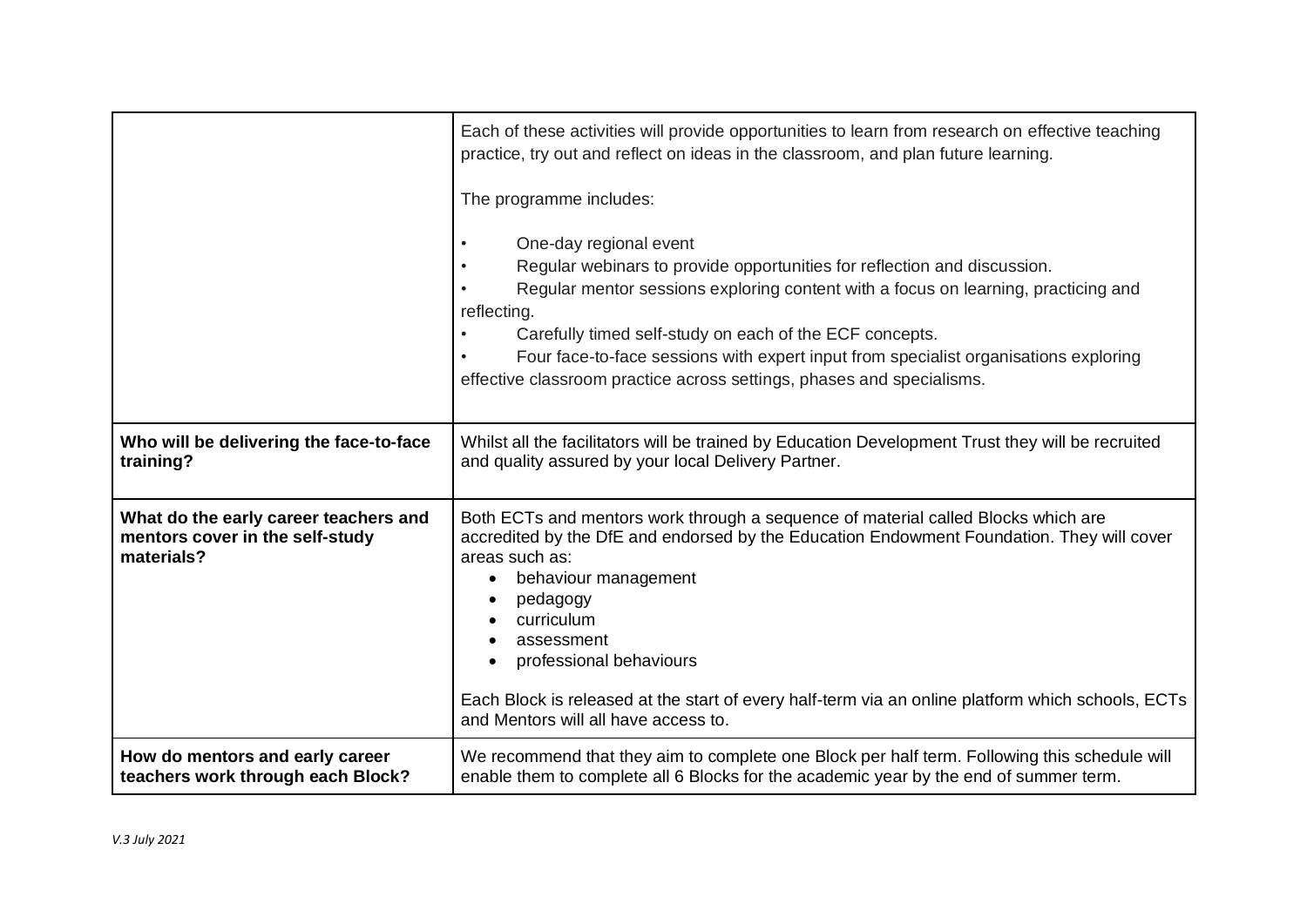| My early career teacher only works<br>part-time can they still access the<br>programme?                                                                                        | As part of their statutory induction all ECTs should take part in an ECF-based induction. We will<br>work closely with schools to ensure teachers working part-time are fully supported.                                                                                                                                                                                                                                                                                                                                                                                                                               |
|--------------------------------------------------------------------------------------------------------------------------------------------------------------------------------|------------------------------------------------------------------------------------------------------------------------------------------------------------------------------------------------------------------------------------------------------------------------------------------------------------------------------------------------------------------------------------------------------------------------------------------------------------------------------------------------------------------------------------------------------------------------------------------------------------------------|
| My early career teacher doesn't start<br>until part way through the year - can<br>they start mid-way through the year or<br>should they wait until September 2022<br>to start? | We can accept participants to the programme at the start of each term and will work closely with<br>schools to ensure they receive their induction in line with the statutory guidance. The full funding<br>entitlement is available to all ECTs and mentors undertaking the Full Induction Programme,<br>irrespective of their start date.                                                                                                                                                                                                                                                                            |
| I can't release all my early career<br>teacher and mentors to attend a<br>scheduled event - will this affect their<br>progress?                                                | All schools will receive enough funding to cover the release time required to take part in the<br>programme, however, if this is not possible, we can work with you to resolve this issue.                                                                                                                                                                                                                                                                                                                                                                                                                             |
| What happens if my early career<br>teacher moves to a school who is using<br>a different lead provider?                                                                        | We would be happy to discuss the programme with the new school to ensure the ECT can<br>continue receiving the high-quality CPD.                                                                                                                                                                                                                                                                                                                                                                                                                                                                                       |
| What happens if an ECT or mentor<br>move to my school having been at a<br>school that provides its own ECF<br>provision?                                                       | Where an ECT or mentor changes from a school-led Early Careers Framework based induction<br>to a Lead Provider led induction we will work with both the old and new school to help tailor their<br>programme to the early career teacher's learning requirements. As part of this process we will<br>consider how long the early career teacher has left to serve on their induction period and the<br>resources required to meet the early career teacher's needs. We will also consider how best to<br>support the mentor and funding will be provided to allow mentors to complete the Full Induction<br>Programme. |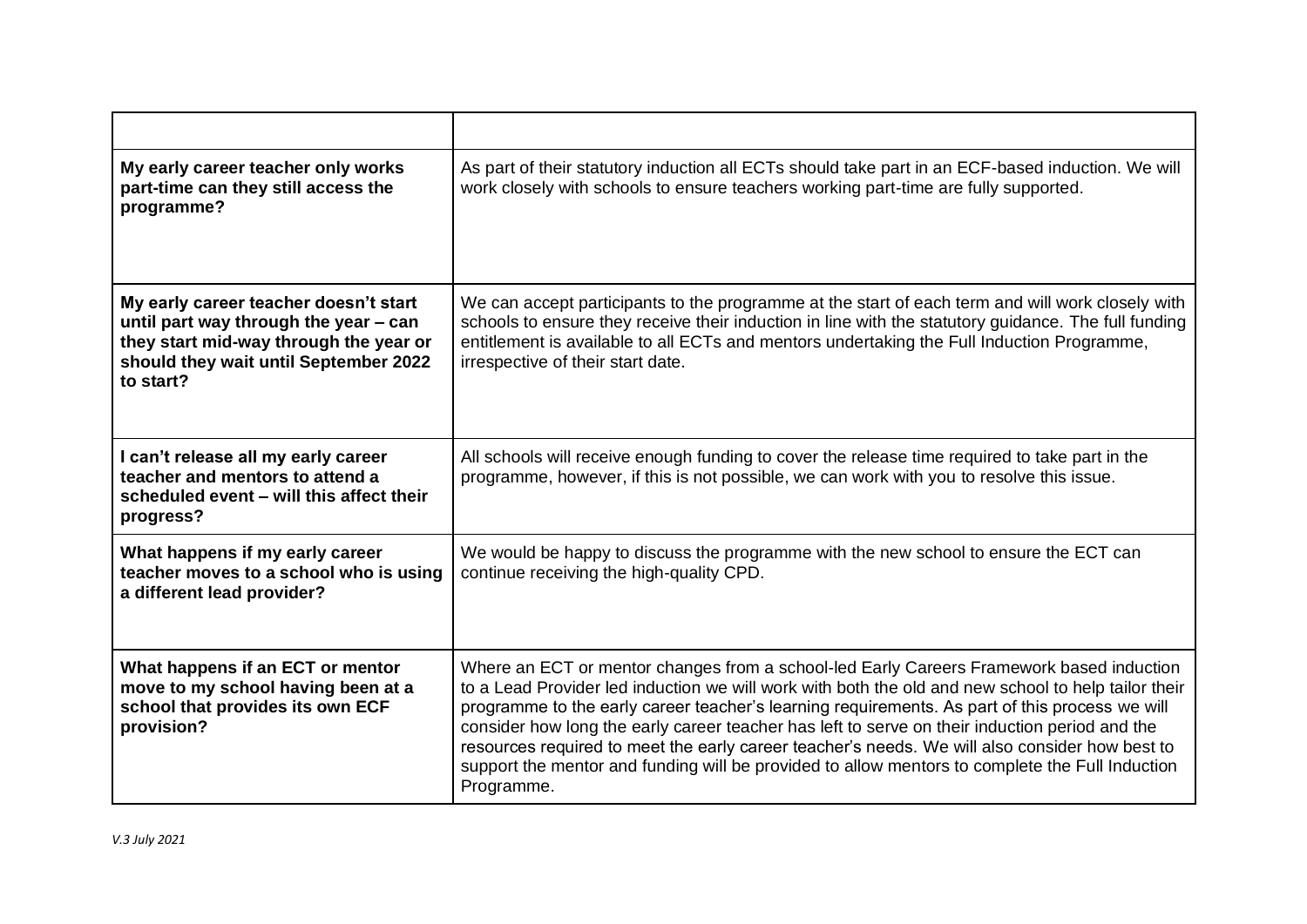| How will this programme impact on<br>early career teachers and mentors<br>workload?  | The ECF lays out the number of hours mentors should be engaging with training, and this is the<br>same across all four providers. Education Development Trust and the DfE have considered<br>workload carefully when setting out these requirements for both early career teachers and<br>mentors.                                                                                                                                                                                                                                                                                 |  |
|--------------------------------------------------------------------------------------|------------------------------------------------------------------------------------------------------------------------------------------------------------------------------------------------------------------------------------------------------------------------------------------------------------------------------------------------------------------------------------------------------------------------------------------------------------------------------------------------------------------------------------------------------------------------------------|--|
| Will this feel like extra workload for<br>early career teachers?                     | The programme has been designed to ensure that the strengthened induction will not add to the<br>workload of early career teachers. It is delivered entirely in their time away from the classroom<br>in the reduction in working hours that early career teachers are entitled to. In addition to the<br>10% timetable reduction in their first year of induction, under the strengthened induction early<br>career teachers will be entitled to 5% time away from the classroom in their second year of<br>induction.                                                            |  |
| <b>Assessment</b>                                                                    |                                                                                                                                                                                                                                                                                                                                                                                                                                                                                                                                                                                    |  |
| How will ECTs be assessed and what is<br>the involvement of the appropriate<br>body? | The programme is designed to support the development of early career teachers and is not an<br>assessment tool and does not replace a school's chosen appropriate body assessment<br>process. The ECF should not be used to assess teachers or make decisions relating to their<br>pay.<br>This programme does not affect when a teacher will gain QTS status.                                                                                                                                                                                                                     |  |
| <b>Role of the mentor</b>                                                            |                                                                                                                                                                                                                                                                                                                                                                                                                                                                                                                                                                                    |  |
| Who can become a mentor?                                                             | Mentors play a vital role in supporting and developing ECTs and the DfE have clarified the roles<br>and responsibilities of mentors as part of the updated statutory guidance.<br>It is at the discretion of the head teacher to determine the right mix of skills and experience that<br>they expect mentors in their schools to have, as they are in the best position to judge their own<br>requirements.<br>This programme includes a development pathway for in-school mentors. They will become the<br>primary source of challenge and support for the ECTs in their school. |  |
| Can an ECT be supported by more than                                                 | Whilst schools can use co-mentors to support early career teachers, funding will only be                                                                                                                                                                                                                                                                                                                                                                                                                                                                                           |  |